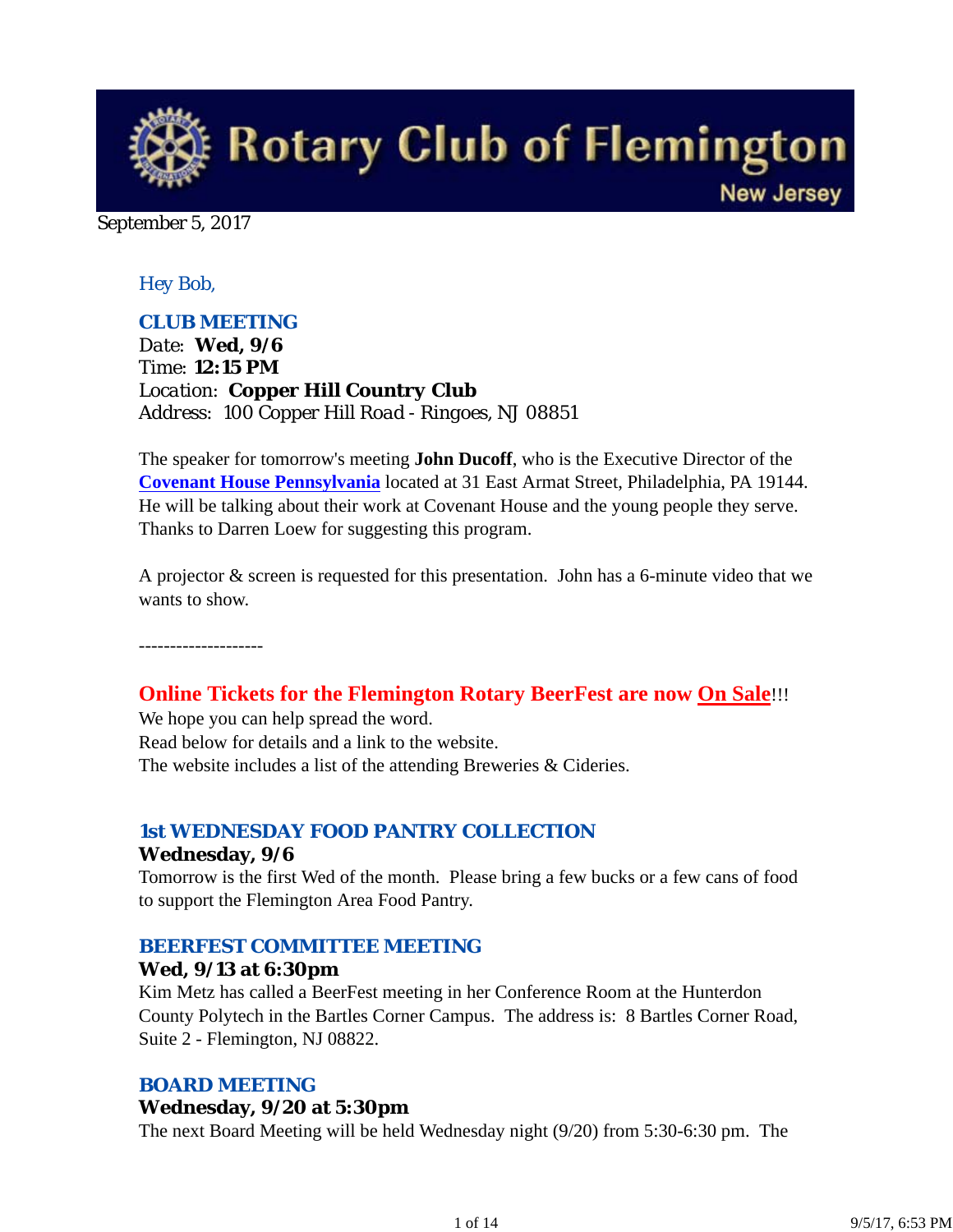meeting will be held in Kim Metz's Conference Room at the Hunterdon County Polytech in the Bartles Corner Campus. The address is: 8 Bartles Corner Road, Suite 2 - Flemington, NJ 08822. General Directions are: Go North on Route 31 and pass through the BJ's & HMC traffic light. Take a right at the next traffic light onto Bartles Corner Road. Take the first right onto Leisure Court at the Bartles Corner Commercial complex. Take the second drive on the right. Go to the very end of the building. Park and enter there. Kim's office is located there.

## *Joint HUNTERDON COUNTY ROTARY MEETING*

Date: **Thursday, November 9** Time: **5:30pm to 7pm** Location: To Be Determined Cost: Estimated at **\$25 per Person**

A joint meeting is currently being planned for the Hunterdon County Rotary Clubs. Since the date is a few days before Veterans Day, the speakers will be a group of WWII and Vietnam War Veterans. The evening will include appetizers, but no actual dinner is being planned. More details to follow as they become available.

## *ROTARY RESPONSE TO HURRICANE HARVEY* **From the Rotary Club of Hillsborough, NJ**

Kim wanted to pass along the following email that she received in regards to a local Rotary response to Hurricane Harvey:

Dear Club Presidents.

Please see the press release below regarding Hillsborough Rotary's efforts to raise funds for Hurricane Harvey victims in Texas. Our goal is to work with Rotary Clubs of Corpus Cristi, Rockport and Houston and to send gift cards to major retailers that they could distribute as they see fit. Corpus Cristi and Rockport Texas have both been completely devastated by the Hurricane. The Rotary Club of Hillsborough will match contributions up to \$2500.00

We hope that you consider distributing this to your members for personal donations.

Anthony Franchini Hillsborough Rotary Club

# **Rotary Establishes Hurricane Harvey Matching Relief Fund**

**HILLSBOROUGH, NJ, August 31, 2017 -** In response to the overwhelming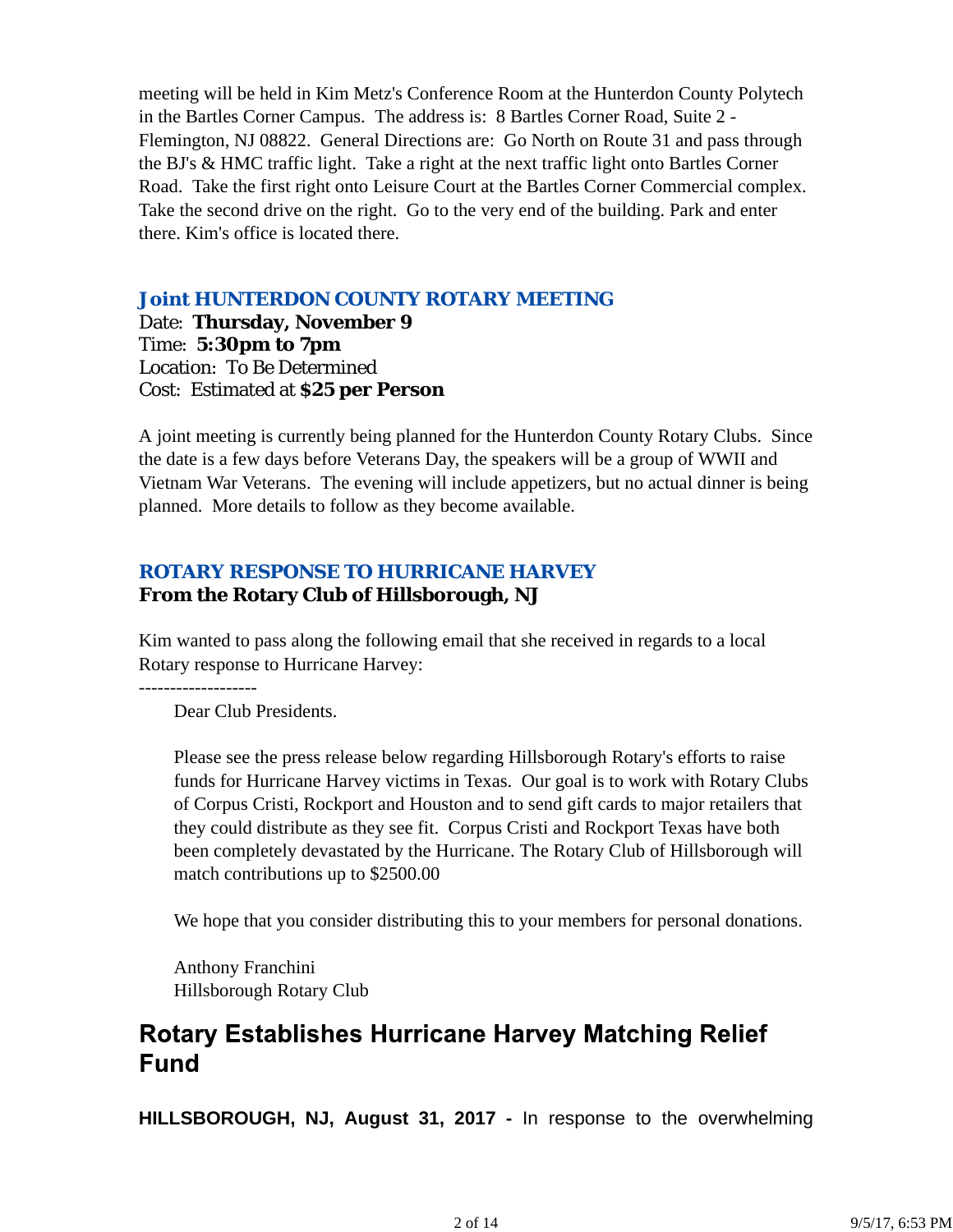devastation caused by Hurricane Harvey, The Rotary Club of Hillsborough has established a relief fund and will match community donations up to a total of \$2,500. The Club will use the combined funds to purchase gift cards to major retailers to assist families who have been displaced from their homes by the unprecedented floods. Community members are invited to make donations over the next two weeks using the "youcaring" page, Rotary Club of Hillsborough Hurricane Relief Fund, created for this purpose. The link for the page can be found on the Rotary Club of Hillsborough Facebook site, as well as at hillsborougnjrotary.com.

"We will focus our support on the recovery phase, while the Red Cross and other first responders take care of the immediate needs of the community," commented Anthony Franchini, president of the Rotary Club of Hillsborough. "As a community, we can offer our support in many ways. "Our 'youcaring' page, Rotary Club of Hillsborough Hurricane Relief Fund, allows anyone wishing to make a donation to double its impact, enabling us to make a difference for many families who have lost so much."

The Rotary Club of Hillsborough will work with fellow Rotary Clubs and others in the affected areas of Texas and Louisiana to distribute the gift cards directly to those families in need. It is anticipated that thousands of families whose homes and belongings were lost to the storm will need to replace clothing and other essentials so they can begin to establish a normal life again after the flooding subsides and the recovery phase begins.

## **About the Rotary Club of Hillsborough**

Rotary brings together a global network of volunteer leaders dedicated to tackling the world's most pressing humanitarian challenges. Rotary connects 1.2 million members of more than 34,000 Rotary clubs in over 200 countries and geographical areas. Their work improves lives at both the local and international levels, from helping families in need in their own communities to working toward a polio-free world.

The Rotary Club of Hillsborough currently has over 40 active members from Hillsborough and surrounding communities. Members include business and professional leaders who provide humanitarian service, encourage high ethical standards in all vocations, and help build goodwill and peace in the world. All funds raised by The Rotary Club of Hillsborough are used to support a wide variety of community service organizations and projects. The Rotary Club of Hillsborough meets every Wednesday, at 6:15 pm, at The Landing Restaurant in Hillsborough.



## *2017-2018 LUNCH DUES*

**From Ken Skowronek, Lunch Treasurer** 8/29/2017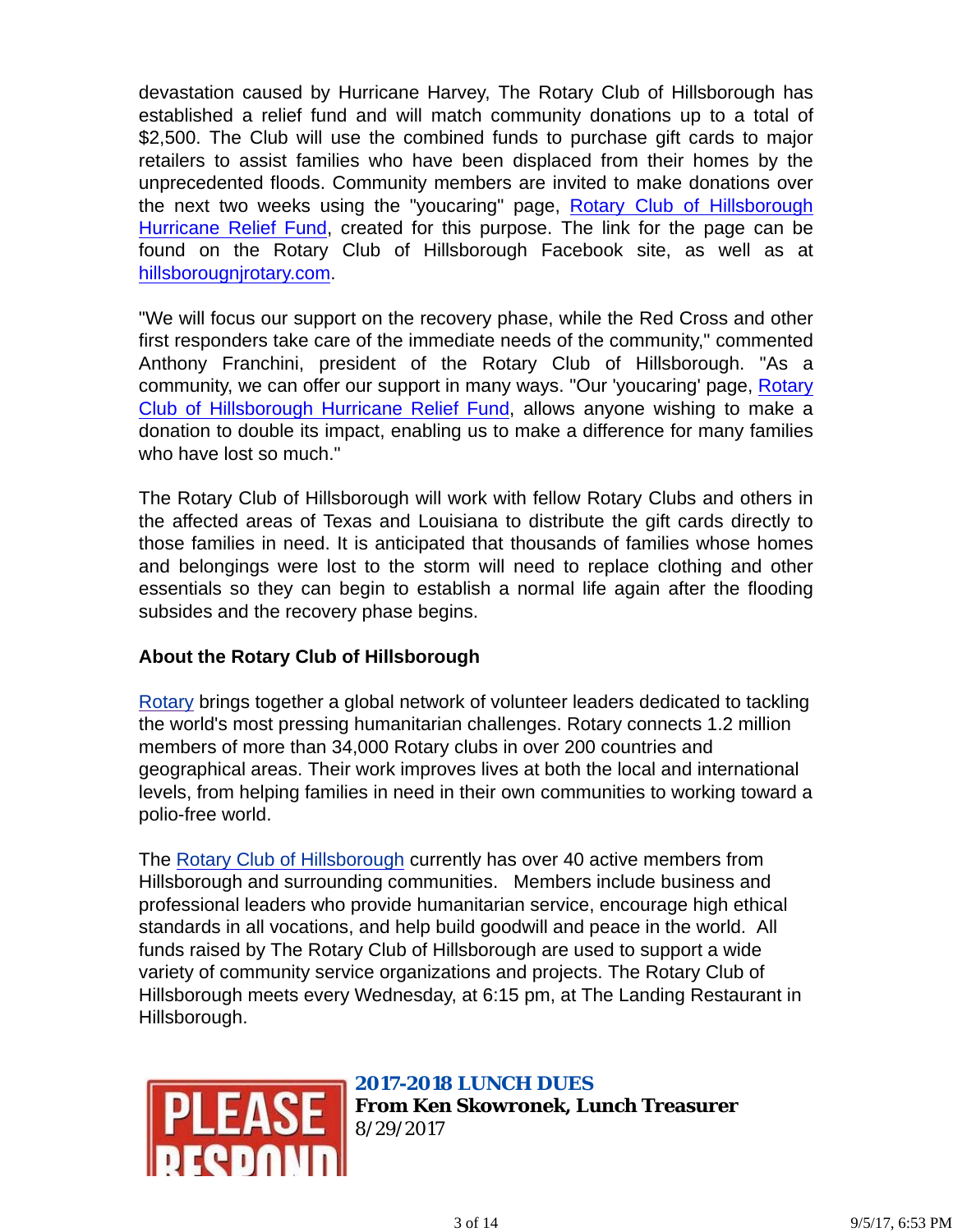

Ken Skowronek, our new lunch treasurer, requests that each regular lunch payer **advise him if you have paid your lunch**

**dues** for the year July 1, 2017 thru June 30, 2018. If you already did, please let him know the amount of the payment(s) and when each payment was made. This way he can crossreference and update his records.

Dues can be paid all at once \$728.00 (or) in two payments of \$364.00 each, one payment for the period July 1, 2017 thru December 31, 2017 and a second payment for the period January 1, 2018 thru June 30, 2018.

**Click Here** to generate an email directly to Ken to let him know.

## *RIDES for JOHN ZULLO*

**From Sandy Clark Updated 9/6/2017**

Five Rotarians have offered to drive John to and from our weekly meetings. This is a winwin situation for both John and our Club. A tentative driving schedule is shown below and will be revised as necessary in each weekly E-Monger. Scheduled drivers should contact Sandy Clark at least 24 hours before the Wednesday meeting if they become unable to drive. At the same time, John will call the scheduled driver at least a day in advance if he does not plan to attend the meeting.

## **Proposed Schedule of Rides for John Zullo**

- Sept. 06 Terry Martin
- Sept. 13 Harry Mazujian
- Sept. 20 Sandy Clark
- Sept. 27 Ken Skowronek
- Oct. 4 Dick Stothoff

## *MEMBER RESIGNATIONS*

## **As of August 16, 2017**

It is with sadness that the Board accepted the resignations of the following members at the August 16th Board Meeting. We wish them well.

- **Allan Vera.**
- **Michael Goodwin.**
- **Bruce Black.**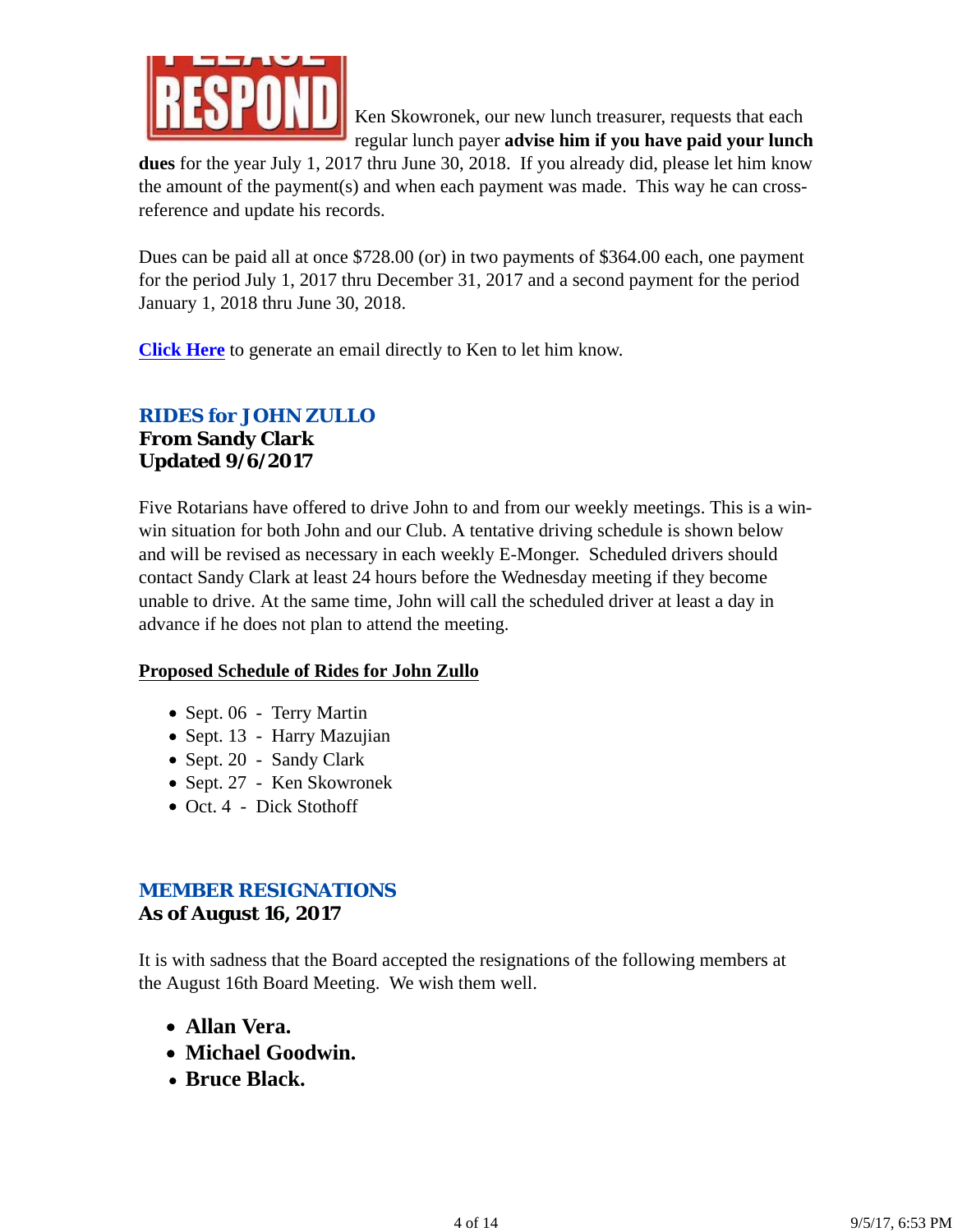## *SIGN-UP TO SERVE ON A COMMITTEE* **For the Rotary Club of Flemington**

Kim is working on updating the **Committee List**, including who is serving on each committee. As a reminder, every member is asked to help on at least 2 active committees. Kim and Allan Vera will be circulating a sign-up sheet at the meetings.

**Click Here** to view a brief description of each committee, which is included on the Club Website under "About Us". Once you visit the webpage, you will also see a link to the current list of Committee Assignments. This will be updated shortly with the new list that Kim is working on.



*Boy Scouts of America Washington Crossing Council Hunterdon County - Distinguished Citizen Honoring Sheriff FRED BROWN* Date: **Wednesday, October 4** Reception: **6:30pm** Program: **7:00pm** Location: **H.C.R.H.S. Auditorium** 84 Route 31 - Flemington, NJ 08822

On Wednesday, October 4th, the Washington Crossing Council of the Boy Scouts of America will be holding their annual Hunterdon County "Distinguished Citizen Award" event. This year's honoree is **Sheriff Fred Brown**, who is a Past-President of the Flemington Rotary Club. The events keynote speaker will be the world renowned entrepreneur and astronaut Greg Olsen, who will speak about his life experiences.

The event raises much needed funds to support the many outstanding programs offered to Hunterdon County youth involved with Boy Scouts of America.

Tickets are available for \$35 per person. **Click Here** to purchase tickets online via Eventbrite.



## *Flemington Rotary BeerFest* **Update on Breweries On Board to Date** Current As of 8/29/2017

We wanted to share a quick BeerFest update to help quench your thirst. **Click Here** to view the list of breweries and cideries that are on board to date to attend the Flemington Rotary BeerFest, being held

on Saturday, October 14th. Keep checking back as we will continue adding additional breweries as they come on board to attend the event.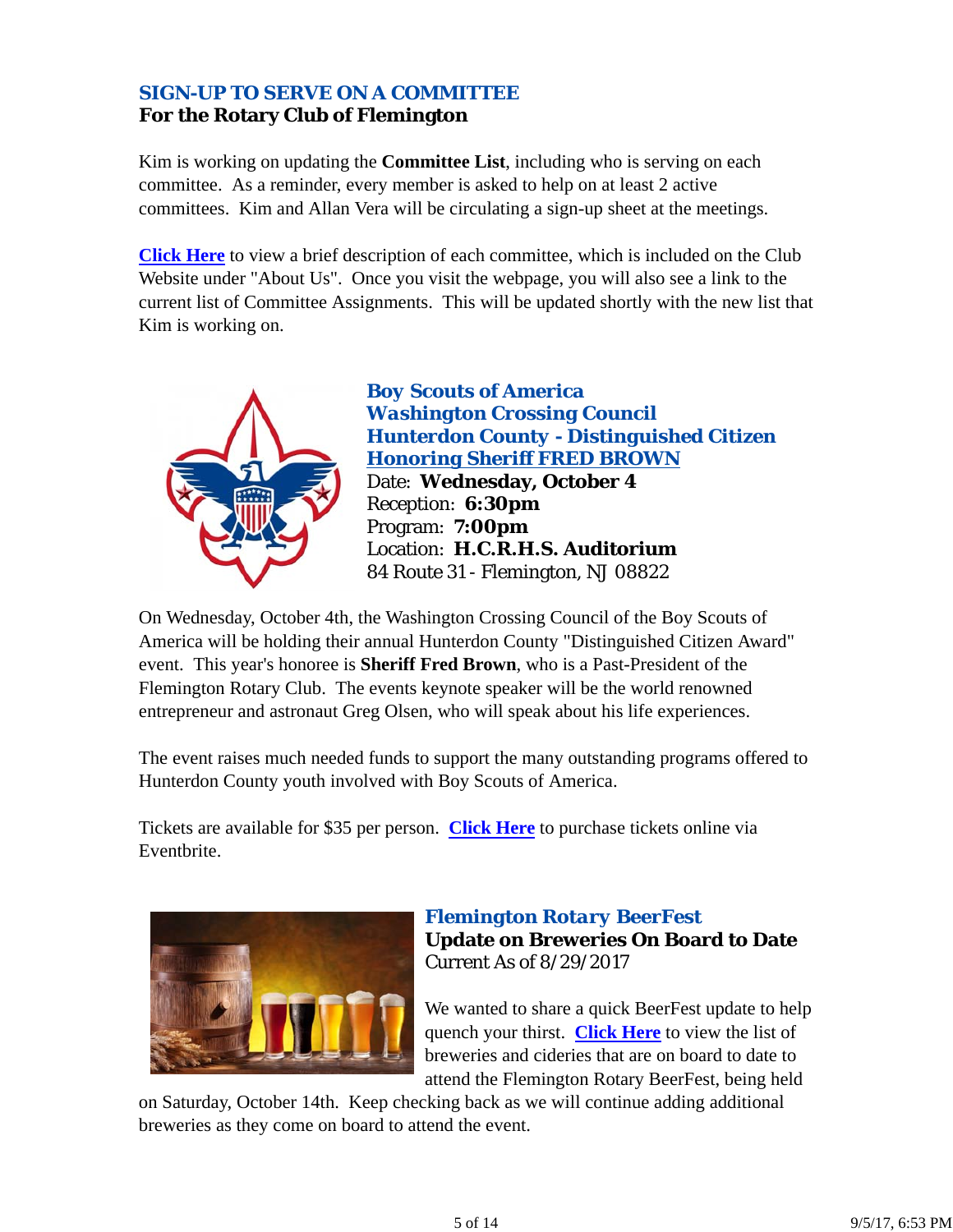The following is the current list of **Breweries** attending:

- 1. **Allagash Brewing Co.**
- 2. **Cigar City Brewing**
- 3. **Conclave Brewing \*\***
- 4. **Demented Brewing**
- 5. **Dogfish Head Craft Brewery**
- 6. **Founders Brewing Co.**
- 7. **Lancaster Brewing Co.**
- 8. **Lagunitas Brewing**
- 9. **Lone Eagle Brewing \*\***
- 10. **Oskar Blues Brewery**
- 11. **Pinelands Brewing Company**
- 12. **River Horse Brewing**
- 13. **Rogue**
- 14. **Schlafly Beer**
- 15. **Smuttynose**
- 16. **Three 3's Brewing**
- 17. **Two Roads Brewing Co.**
- 18. **Weyerbacher Brewing**

\*\*Note: The breweries listed with "**\*\***" above will have a special beer during the VIP Session.

The following is the current list of **Cideries** attending:

- 1. **Alltech Lexington Brewing & Distilling Co.**
- 2. **Austin Eastciders**
- 3. **Bad Seed Cider Co.**
- 4. **Ironbound Hard Cider**
- 5. **Mighty Swell Sparkling Cocktails**
- 6. **Wyndridge Farm**



## *FLEMINGTON ROTARY BEERFEST*

**Saturday, October 14, 2017** VIP Session: **12noon** to **1:00pm** General Session: **1:00pm** to **4:30pm** Liberty Village Outlet Marketplace

The **Flemington Rotary BeerFest** is an event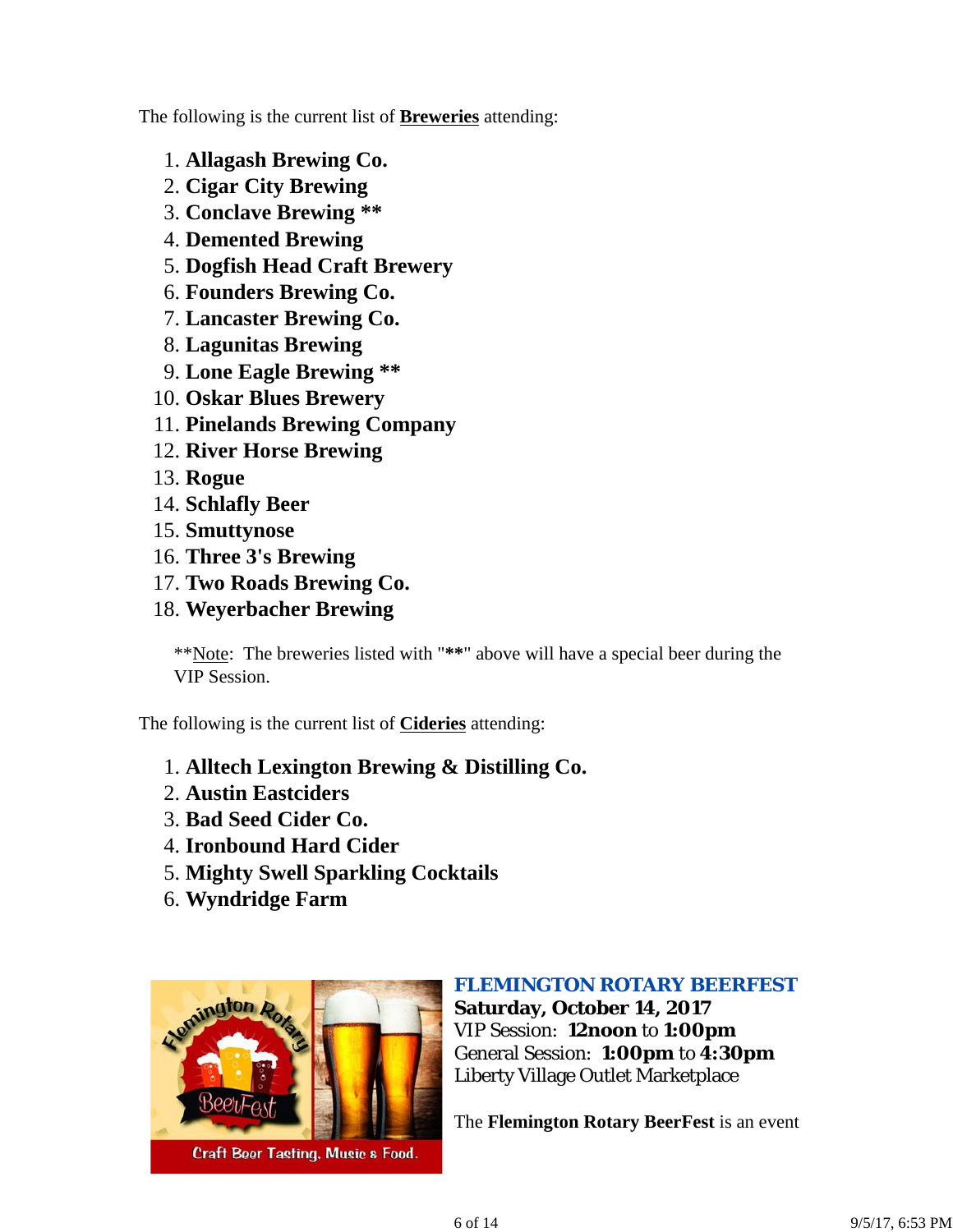

that allows participants to taste and sample many different kinds of Craft Beers from a

variety of different Breweries. There will be live music to enjoy and food available to purchase.

We plan to have more than **60 beers** from **30 breweries**. **Online TICKETS are now ON SALE!!!!** 



**Click Here** to view the event website for additional details and to purchase tickets.

Continue visiting the website to see the list of breweries that are confirmed to attend. We will keep adding breweries as they are confirmed, so keep checking back!!!

The event will take place within the open parking area of the **Liberty Village Outlet Marketplace**, located in Flemington, NJ. A limited number of tickets will be offered in two different tasting sessions.

**Sponsorship Opportunities!** We hope you will consider sponsoring the event! **Click Here** to download the **Sponsor Registration Form**, which includes an explanation of the different sponsor levels.

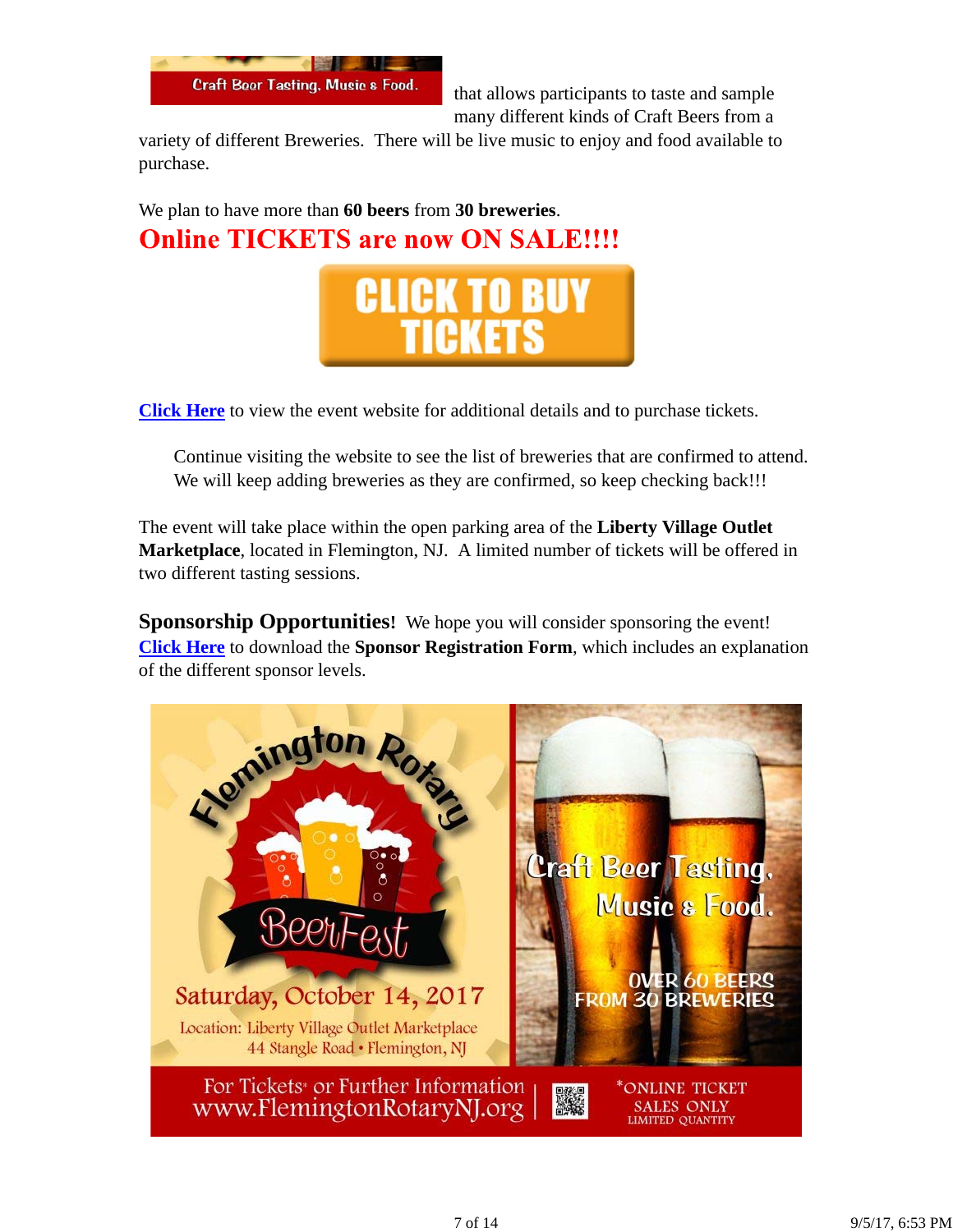

## *Find us on Facebook*

Click the image to the left to connect with the Rotary Club of Flemington, NJ on Facebook.



## *The Flemington Rotary MEMBER DIRECTORY Is Updated on the Website*

A PDF copy of the Club Directory kept on the club website, located on the password protected "**Members Only**" page. To access this, simply goto **www.FlemingtonRotaryNJ.org** and click on "Members

Only" in the upper left. The page is password protected. If you do not have the password, simply email us and request it.

If you see any updates that need to be made (a change of address, email, phone number, something is not listed correctly, etc.), please email Sandy Clark and request any changes to be made. **Click Here** to generate an email to Sandy.



## *SPEAKERS & PROGRAMS BEING SOUGHT*

Mick Schaible is looking for some ideas for upcoming meeting programs and speakers. If you have any leads, please pass them onto Mick, who will follow-up to schedule the speaker.

**Click here** to generate an email directly to Mick.



As you know, the Rotary Club of Flemington is a member of the H.C. Chamber of Commerce. This enables all Rotarians the ability to attend a Chamber function as a "member". If someone asks you what your business is, you would explain that you are a member representing the Rotary Club of Flemington. **Click Here** to visit the Chamber website for a listing of upcoming events.

## *ROTARY DISTRICT 7510 NEWS*

**Click Here** to read the current news from our Rotary District 7510.

## *UPCOMING DATES TO NOTE:*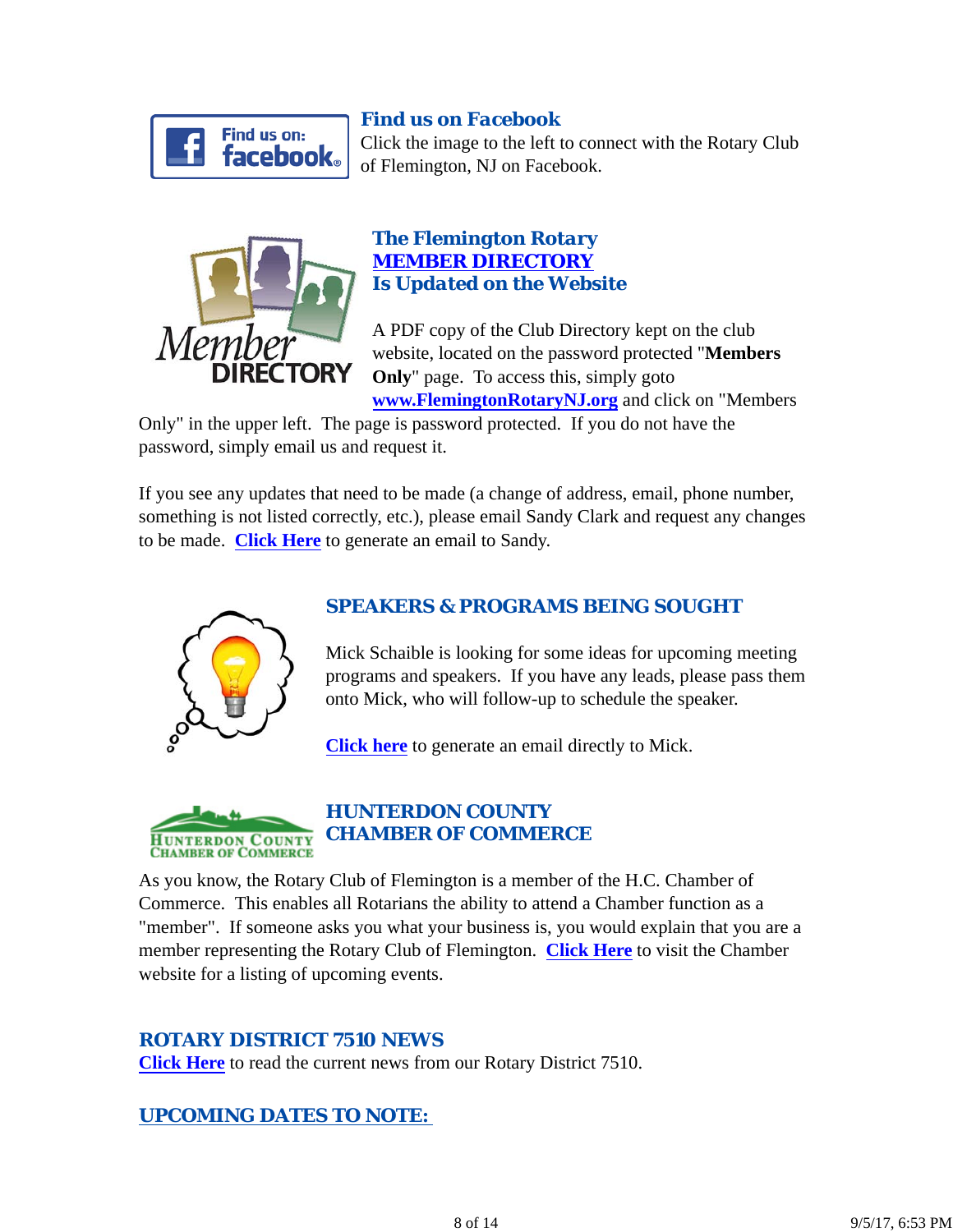Wed, 9/13: TBA Wed, 9/20: TBA Wed, 9/27: TBA

Wed, 10/04: **Evening Social Event** at **Lone Eagle Brewing Co**. There will NOT be a regular lunch meeting this day. The lunch meeting is canceled in lieu of the evening social event. Wed, 10/11: District Governor Official Visit. Wed, 10/18: TBA Wed, 10/25: TBA

Next RCOF Board Meeting: Wed, 9/20 at 5:30 PM (Usually the 3<sup>rd</sup> Wed). **Next Membership Meeting:** Wed, 9/13 at 1:30 PM (Usually the 2<sup>nd</sup> Wed).

**Upcoming RCOF Club Events, Fundraisers, Fellowship Events, Etc**.: 10/14/17 (Sat): **Flemington Rotary BeerFest**.

**Rotary District 7510 Events & Functions:**

To Be Announced.

## *COMMITTEE LIST:*

**Click Here** to download the listing of all current Club Committee's and its members.

## *"MEMBERS ONLY" WEBSITE:*

## **Click Here for the Members Only section of the website to find:**

- 1) The "Membership Proposal Form" to propose a new member.
- 2) New Member Information.
- 3) An Online Copy of the Club Membership Directory.
- 4) A Link to All Photos Albums of the Club.

## *ROTARY WEBSITE LINKS:*

Rotary International: **www.Rotary.org** Rotary District 7510: **www.RotaryNJ.org**

## *NEARBY ROTARY CLUB MEETINGS:*

As A Rotarian, you are Welcome to attend a Rotary Club meeting anywhere in the world. Click here for the Rotary Club Locator App. Or see below for some local meetings:

Mondays

**Lambertville/New Hope** (6:30 pm) - Lambertville Station Restaurant; 11 Bridge Street, Lambertville NJ 08530

**Piscataway** (12:15 pm) - Radisson Hotel; 21 Kingsbridge Road, Piscataway, NJ 08854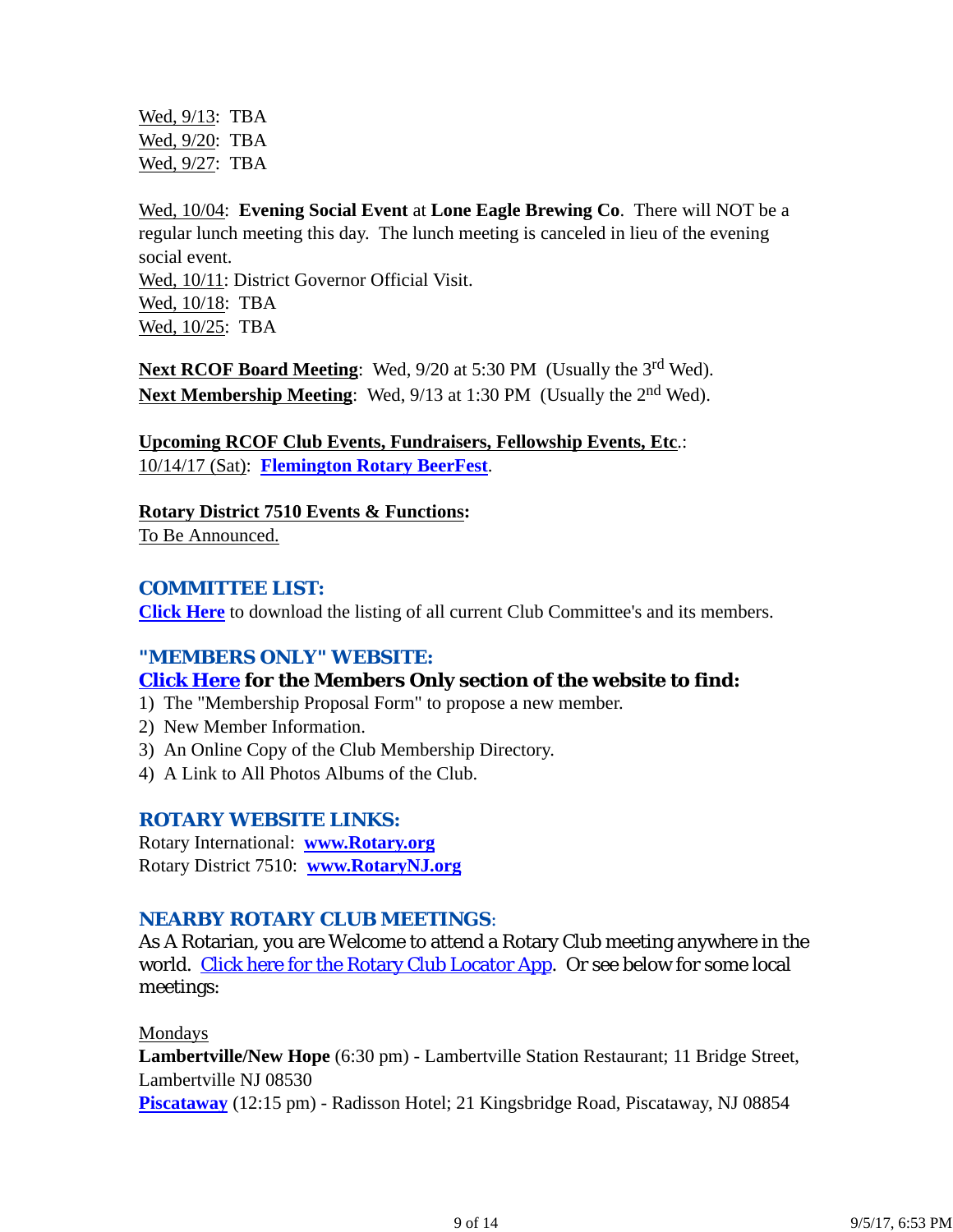#### Tuesdays

**Whitehouse** (12:15 pm) - Max's 22; 456 Route 22 West, Whitehouse Station, NJ 08889 **Princeton** (12:15 pm) - The Nassau Club; 6 Mercer Street, Princeton, NJ 08540 **Bridgewater-Bound Brook** (12:15 pm) - Arbor Glenn; 100 Monroe St, Bridgewater 08807

#### Wednesdays

**Branchburg Township** (7:30 am): Stoney Brook Grille; 1285 Route 28, North Branch, NJ 08876

**Flemington** (12:15pm): Copper Hill Country Club; 100 Copper Hill Road, Ringoes, NJ 08851

**Hillsborough Township** (6:15 pm): Pheasant's Landing; 311 Amwell Road (Rt. 514), Hillsborough, NJ 08844

#### Thursdays

**Clinton Sunrise** (7:30 am): Clinton Fire Department; New Street, Clinton, NJ 08809 **Somerville/Bridgewater** (12:15 pm): Bridgewater Manor; 1251 US Highway 202/206, Bridgewater, NJ 08807

**Trenton** (12:15 pm): Freddie's Tavern; 12 Railroad Avenue, West Trenton, NJ 08628

#### Fridays

**North Hunterdon** (12:15 pm): Beaver Brook County Club; 25 County Club Drive, Annandale, NJ 08801

**Princeton Corridor** (12:15pm): Hyatt Regency; 102 Carnegie Center, Rt. 1 North, Princeton, NJ 08540

#### eClub

**Rotary eClub of Hunterdon Horizon**: View website for meetings or online makeups.

# RI President's Call for Action in **2017-2018**: **"Rotary: Making a Difference" Rotary Club of Flemington - Our 94th Year**

Founded October 3, 1923 \* Charter #1529 \* District 7510

| Club President      | <b>Kim Metz</b>                               |
|---------------------|-----------------------------------------------|
| President-Elect     | **Open**                                      |
| Secretary           | <b>Kyle Fogarty</b>                           |
| Treasurer, General  | <b>Nik Kritharis</b>                          |
| Treasurer, Lunch    | <b>Ken Skowronek</b>                          |
| <b>Board Member</b> | <b>D.J. Wright</b> (immediate Past-President) |
| <b>Board Member</b> | <b>Sandy Clark</b>                            |
| <b>Board Member</b> | <b>Joe Ziegler</b>                            |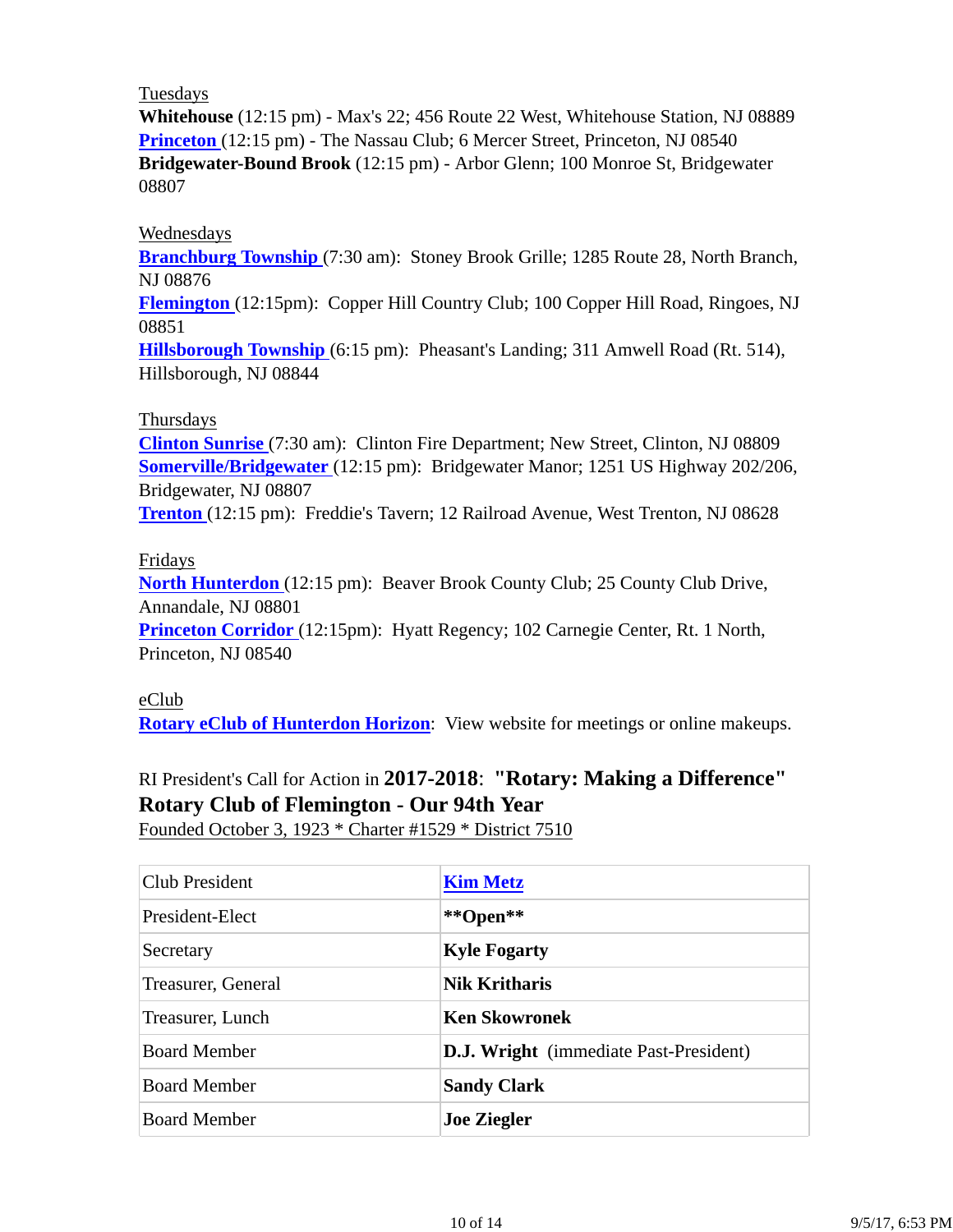| Sergeant-at-Arms                                             | <b>Dianne Durland</b>                                         |  |
|--------------------------------------------------------------|---------------------------------------------------------------|--|
| R.I. President                                               | <b>Ian H.S. Riseley</b> (Sandringham, Victoria,<br>Australia) |  |
| District Governor (DG)                                       | <b>Bob Zeglarski</b> (Roselle-Rosselle Park)                  |  |
| District Governor Elect (DGE)                                | <b>John Shockley</b> (Hillsborough)                           |  |
| District Governor Nomimee (DGN)                              | <b>Ann Walko</b> (Watchung-Warren)                            |  |
| <b>Assistant District Governor (ADG)</b>                     | <b>Albert Varga</b> (Lambertville-New Hope)                   |  |
| Club Meetings: Wednesday, 12:15 pm, Copper Hill Country Club |                                                               |  |

100 Copper Hill Road, Ringoes 08551





**MISSION STATEMENT:** The mission of Rotary International is to assist and guide Rotarians and Rotary clubs to accomplish the Object of Rotary to ensure Rotary's continuing relevance and to help build a better world, emphasizing service activities by individuals and groups that enhance the quality of life and human dignity, encouraging high ethical standards, and creating greater understanding among all people to advance the search for peace in the world.

**THE OBJECT OF ROTARY:** The object of Rotary is to encourage and foster the ideal of service as a basis of worthy enterprise and, in particular, to encourage and foster:

**1st**: The development of acquaintance as an opportunity for service;

**2nd**: High ethical standards in business and professions, the recognition of the worthiness of all useful occupations, and the dignifying of each Rotarian's occupation as an opportunity to serve society;

**3rd**: The application of the ideal of service in each Rotarian's personal, business and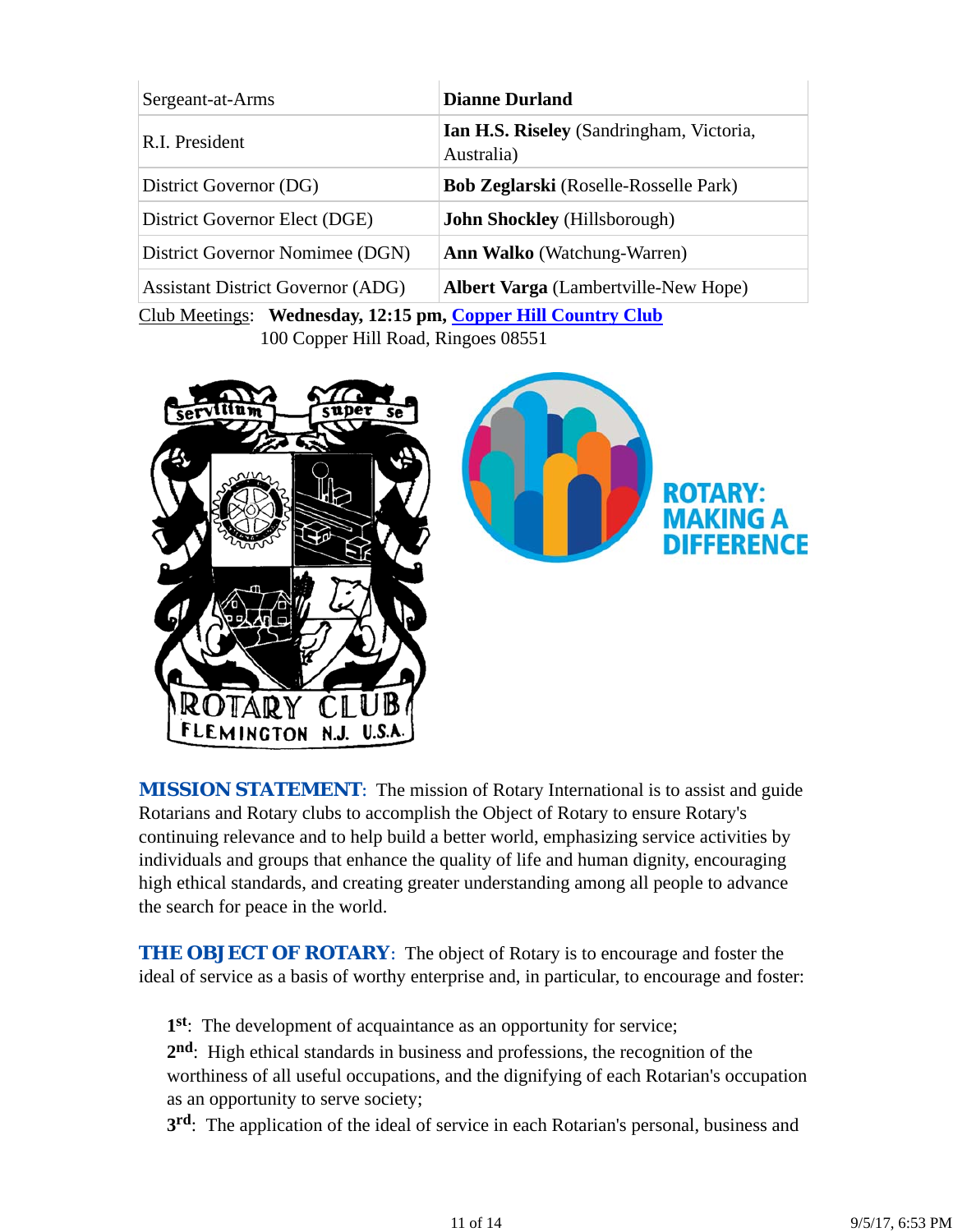community life;

**4th**: The advancement of international understanding, goodwill, and peace through a world fellowship of business and professional persons united in the ideal of service.

#### **THE 4-WAY TEST:** "Of the things we think, say or do:

**1st**: Is it the Truth?

- 2<sup>nd</sup>: Is it Fair to all concerned?
- **3rd**: Will it build goodwill and better friendships?
- **4th**: Will it be beneficial to all concerned?"

## *ROTARY's AVENUE'S OF SERVICE*:

**1)** Through **Club Service**, we have fun, build lasting friendships, and make sure that our club runs well.

**2)** Through **Vocational Service**, we volunteer our professional skills to serve others and promote integrity in everything we do.

**3)** Through **Community Service**, we address local needs and work with our community to bring lasting improvements.

**4)** Through **International Service**, we meet humanitarian needs around the globe and promote world understanding and peace.

**5)** Through **Youth Service**, we work with young people to help them become the next generation of leaders, visionaries, and peacemakers.

#### **2017-2018 CLUB MEMBER ROSTER Rotary Club of Flemington, NJ**

|  |  | Rotary Club of Flemington, NJ |  |
|--|--|-------------------------------|--|
|  |  |                               |  |

Current Number of Members: 38

| <b>Rotarian</b>                   | <b>Member Since</b> | <b>Classification</b>                    |
|-----------------------------------|---------------------|------------------------------------------|
| Bohler, Herbert C. (Herb)         | 1977                | <b>Specialty Advertising</b>             |
| Boynton, Adam                     | 2016                | <b>Church / Social Services</b>          |
| Chittenden, Robert L. (Bob)       | 2003                | M.E.F.P. Consulting Engineering          |
| Clark, Arthur L. (Sandy)          | 1987                | Printing                                 |
| Davidson, James G. (Jim)          | 2002                | <b>Rubber Products</b>                   |
| del Campo, Ann                    | 2016                | Scientist & Farmer                       |
| <b>Durland, Dianne</b>            | 2017                | <b>Community Banking</b>                 |
| Ferrari, Frederick J. (Fred)      | 1964                | Orthodontia                              |
| Fisher, Charles H. (Charlie)      | 1961                | <b>Funeral Services</b>                  |
| Fisher, Thomas H. (Tom)           | 2012                | <b>Property &amp; Casualty Insurance</b> |
| <b>Fogarty, Kyle M.</b>           | 2017                | <b>Financial Advisor</b>                 |
| Harrison, Jeffrey (Jeff)          | 1996                | Psychotherapy                            |
| <b>Hyatt, Frederic D. (Fred)</b>  | 2017                | <b>Retired - Aerospace</b>               |
| Kamnitsis, Christopher P. (Chris) | 2001                | <b>Financial Planning</b>                |
| Kritharis, Nikolaos (Nik)         | 2016                | Dentistry                                |
| Liebross, Ira                     | 1997                | <b>Family Medicine</b>                   |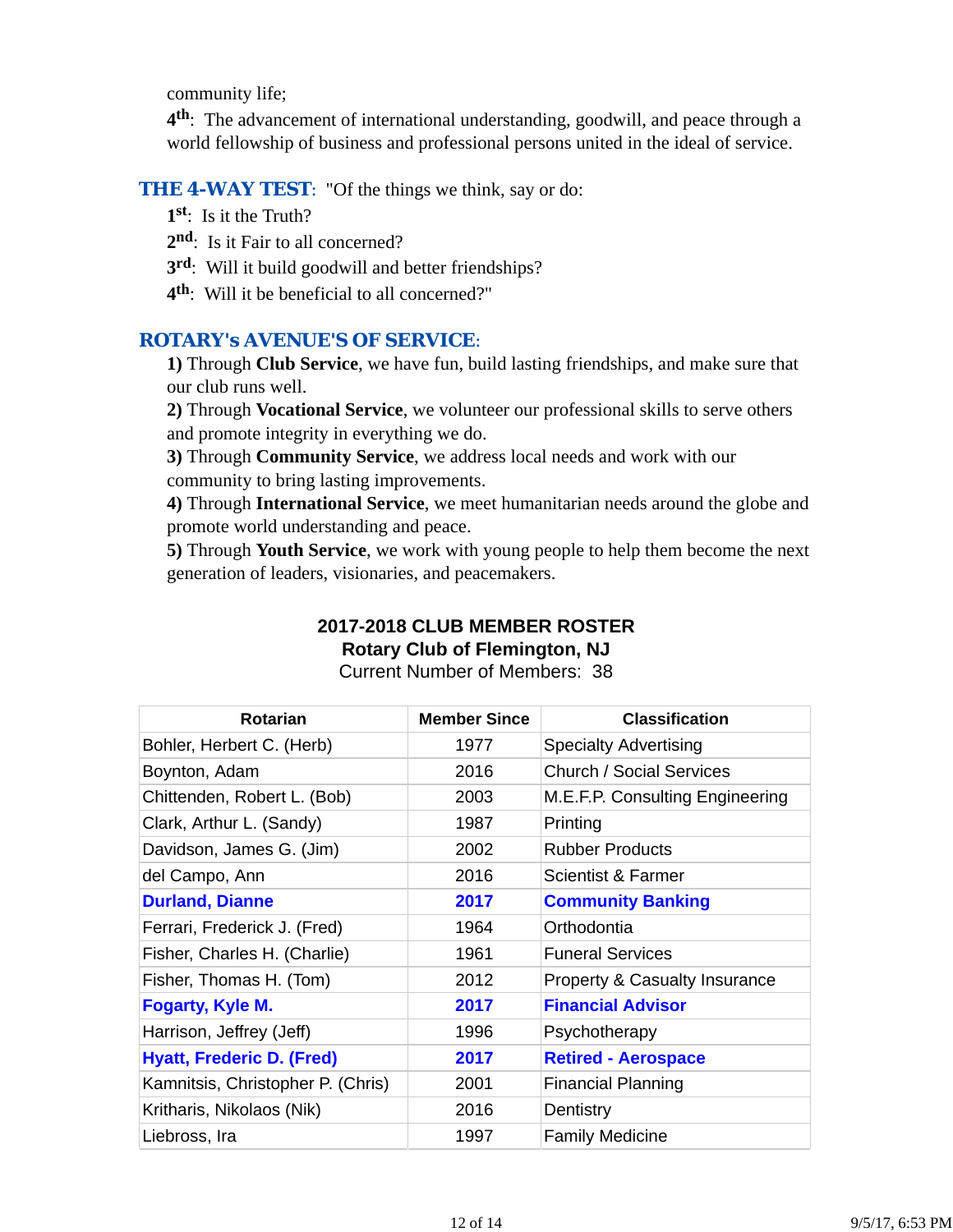| Loew, Darren                   | 2002 | Orthodontics                      |
|--------------------------------|------|-----------------------------------|
| Martin, Teresa (Terry)         | 1993 | Solid Waste/Recycling             |
| Mazujian, Harry                | 2004 | Clergy                            |
| McWilliams, Nancy              | 1992 | Psychotherapy                     |
| Metz, Kim                      | 2007 | <b>Technical Education</b>        |
| Muller, George D.              | 1964 | <b>Cut Glass Manufacturing</b>    |
| Newland, Robert D. (Bob)       | 1998 | Insurance                         |
| Ownes, Terry M.                | 1987 | <b>Floor Covering</b>             |
| Phelan, Christopher J. (Chris) | 2009 | <b>Chamber Of Commerce</b>        |
| Randolph, R. Wayne             | 1982 | <b>Veterinary Medicine</b>        |
| Ruberto, Johanna S.            | 2016 | <b>High School Administration</b> |
|                                |      |                                   |
| Schaible, R. Michael (Mick)    | 1998 | <b>Appraisal Services</b>         |
| Skowronek, Kenneth J. (Ken)    | 1994 | <b>Family Law</b>                 |
| Sollner, Richard F. (Dick)     | 1962 | Air Transportation                |
| Stothoff, Richard H. (Dick)    | 1966 | <b>Sanitary Engineering</b>       |
| Widico, Karen A.               | 1997 | <b>Public Health Services</b>     |
| Williams, Gwen                 | 1991 | Purchasing/Manufacturing          |
| Wise, Robert (Bob)             | 1992 | <b>Hospital Administration</b>    |
| Woske, Harry                   | 1977 | Cardiology                        |
| Wright, Daniel J. (D.J.)       | 2003 | <b>Funeral Services</b>           |
| Ziegler, Joseph E. (Joe)       | 1988 | <b>Investment Advisor</b>         |

Yours in Rotary Service! Bob Chittenden

**Rotary Club of Fleminton, NJ** PO Box 751 - Flemington, NJ 08822 www.FlemingtonRotaryNJ.org

Providing "Service Above Self" Since 1923



Rotary Club of Flemington, NJ, USA, PO Box 751, Flemington, NJ 08822

SafeUnsubscribe™ {recipient's email} Forward this email | Update Profile | About our service provider Sent by bchittenden@jarengineering.com in collaboration with